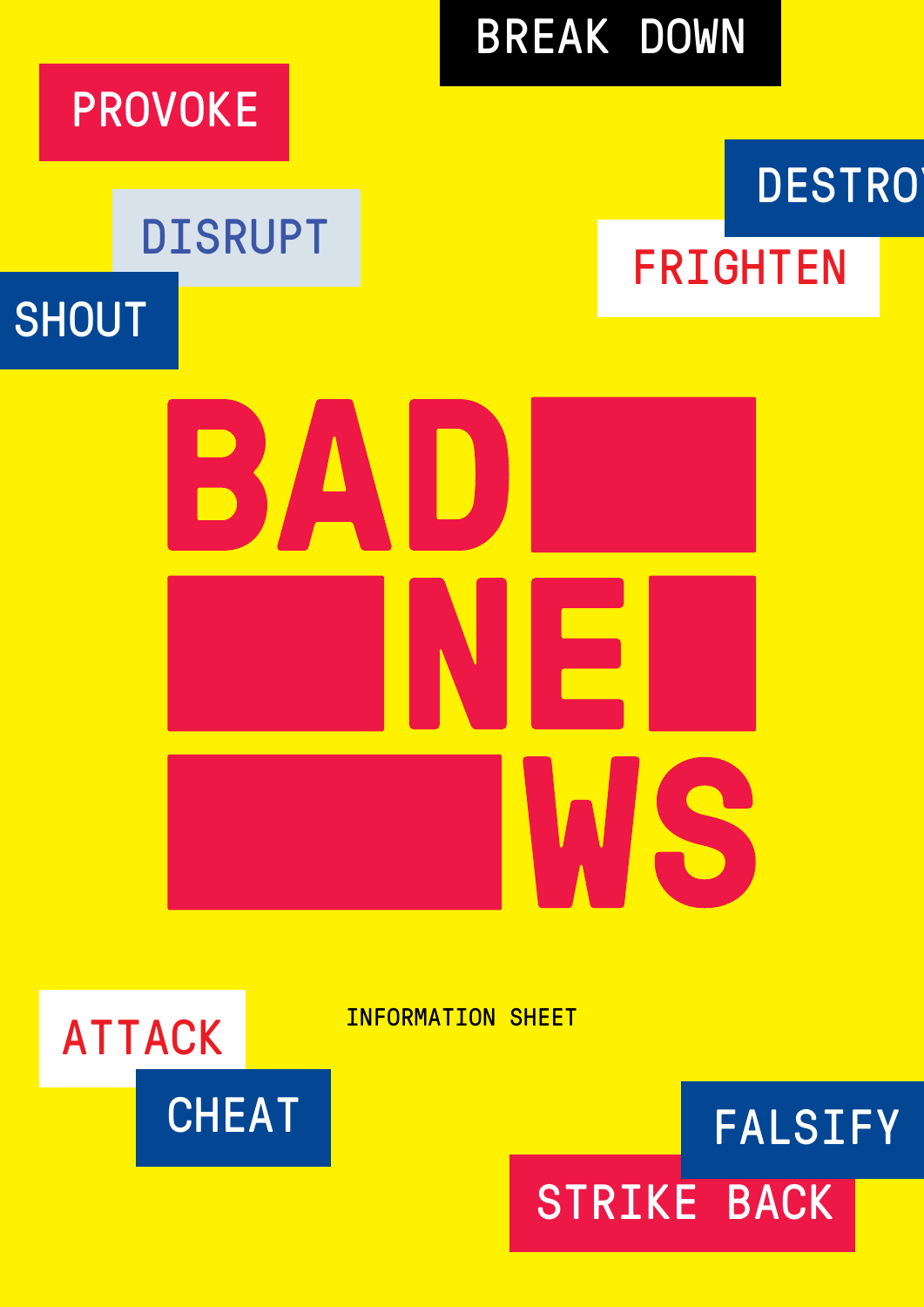The [Bad News](http://www.getbadnews.com) game confers resistance against bad online information by putting players in the position of the people who create it. This document provides background information on how the game was developed, how it works, and what it is based on. It also goes into the concept of disinformation in a broader sense, and explains how the game covers its various aspects. This document is meant as an explainer for educators who wish to use the Bad News game as a teaching tool. It also provides links to additional information that educators might find useful.

## TABLE OF CONTENTS

| How was this game developed?             | 3  |
|------------------------------------------|----|
| What is disinformation?                  | 3  |
| Why is disinformation a problem?         | 3  |
| What solutions are there?                | 4  |
| Inoculation theory                       | 5  |
| The Bad News Game: how does it work?     | 5  |
| <b>Badge breakdown</b>                   | 6  |
| Use in class or group                    | 12 |
| Age restrictions and sensitivity warning | 12 |
|                                          |    |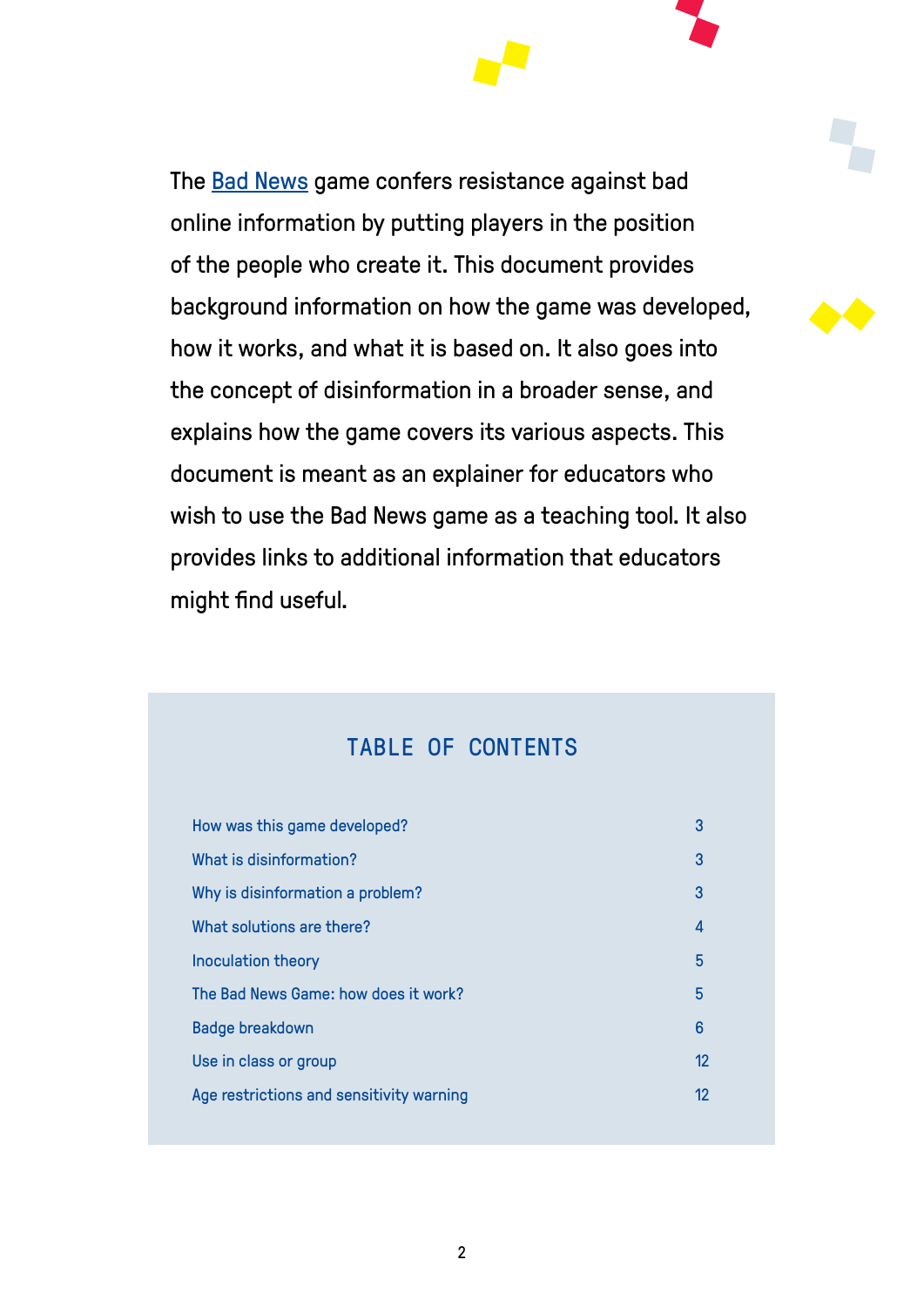## HOW WAS THIS GAME DEVELOPED?

The first version of this game was written in Dutch and launched in November of 2017. This Dutch-language version can be played at [www.slechtnieuws.nl](http://www.slechtnieuws.nl). The content of both the Dutch and the English-language version of Bad News was written by DROG [\(www.aboutbadnews.com\)](http://www.aboutbadnews.com), a Dutch organisation working against the spread of disinformation, in collaboration with researchers at Cambridge University in the United Kingdom. The visual and graphic design was done by Gusmanson ([www.gusmanson.nl](http://www.gusmanson.nl)).

## WHAT IS DISINFORMATION?

The term 'fake news' has become ubiquitous in media coverage. While it certainly has its uses, it doesn't do a very good job at describing the full breadth of the concept. What we call 'fake news' refers to news that has been entirely fabricated or made up. [Snopes](https://www.snopes.com/category/facts/fake-news/) is one of the websites that keeps track of stories like this. Examples are not hard to find: headlines like "Australia to forcibly [vaccinate](http://yournewswire.com/australia-to-forcibly-vaccinate-citizens-via-chemtrails/) citizens via chemtrails", "Melania Trump [bans](https://www.snopes.com/melania-trump-ban-flu-shot/) White House staff from taking flu shot" and "Muslim doctor [refuses](https://web.archive.org/web/20180108183412/http:/patriotunited.club/2018/01/03/muslim-doctor-refuses-to-save-a-christian-mans-life-on-flight-from-new-york-to-las-vegas/) to treat Christian girl on board a flight" are but a Google search away.

However, a news item doesn't have to be entirely made up to be insidious or misleading. To capture the broader scope of the various ways to mislead audiences, we prefer to use the term 'disinformation'. Unlike 'misinformation', which is simply information that is incorrect, disinformation involves the intent to deceive. Propaganda, then, is disinformation with an explicit or implicit political agenda.

## WHY IS DISINFORMATION A PROBLEM?

Disinformation is commonly used by a variety of parties, including some governments, to influence public opinion. Social media are a particularly fertile breeding ground for such attempts. To give an example: around 47 million Twitter accounts (approximately 15%) are [bots](https://arxiv.org/pdf/1703.03107.pdf). Many of these bots are used to spread political disinformation, for example during [election campaigns](https://arxiv.org/abs/1707.00086). Recent examples of influential disinformation campaigns include the MacronLeaks during the French presidential elections in 2017, the Pizzagate controversy during the 2016 US elections, the various "alternative" explanations surrounding the downing of Malaysia Airlines flight MH17 in July 2014 and the rumors circulating in Sweden about the country's cooperation with NATO.

Disinformation works because many people fail to recognize false information when it's presented to them. For example, a recent British study indicated that only 4% of participants was able to [tell fake news from real](https://www.channel4.com/info/press/news/c4-study-reveals-only-4-surveyed-can-identify-true-or-fake-news). In some ways, this is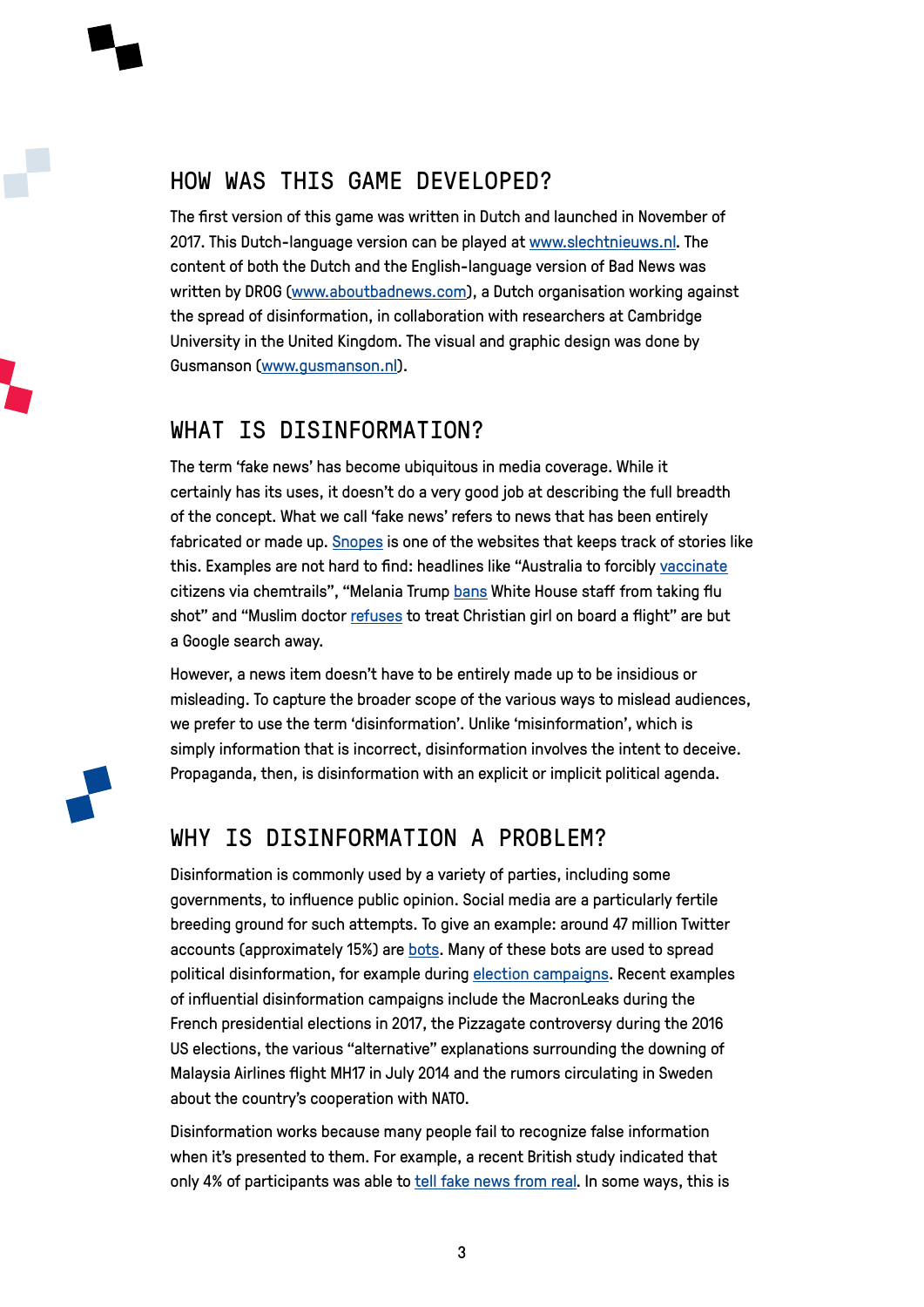not surprising: people are bombarded with excessive amounts of information as they scroll through their news feeds or social media page. Much of this information was shared by friends, whom people tend to trust to tell them the truth. A fake or disinformative news article shared and shown to someone by a friend is therefore more likely to be seen as trustworthy.

## WHAT SOLUTIONS ARE THERE?

Disinformation can be countered in numerous ways: by changing search engines' or social media sites' search and display algorithms, by improving fact-checking tools, through regulation, or through education.

First: [Google](http://fortune.com/2017/04/25/google-search-algorithm-fake-news/) and [Facebook](http://fortune.com/2017/08/03/facebook-fake-news-algorithm/) are figuring out how to tweak their algorithms to disincentivize fake or unreliable news sites and prevent fake content from showing up on people's newsfeeds in the same way as reliable news sites. While this could potentially be a very effective tool, algorithms are never 100% effective at detecting unreliable sources or pieces of output. There is always a risk of false positives (meaning that the algorithm says something is fake that isn't) and/or false negatives (flagging something as real that is fake).

A second example is fact-checking tools. Social media platforms are [experimenting](https://www.nytimes.com/2017/10/23/upshot/why-the-fact-checking-at-facebook-needs-to-be-checked.html) with real-time fact-checking. Articles that are found to be unreliable get a label that says 'disputed' or something similar. Fact-checking is a necessary element to combating disinformation, but its biggest flaw lies in the fact that limited resources lead to an 'implied truth'-effect: since it is impossible to fact-check all news articles, some disreputable output will remain unchecked and thus not acquire a 'disputed'-label. Research shows that people rate even obviously fake articles as more reliable if they know that they could be given a label but weren't.

Third, some governments and other agencies are working out ways to regulate the spread of fake news. A prominent example is France's ['Fake News Law'](http://www.bbc.co.uk/news/world-europe-42560688), which during election time would place tougher restrictions on media outlets as to what content they are allowed to put online. In some countries, such as the United States, laws like this are not likely to be passed due to constitutional frameworks protecting free speech. In countries without such constitutional protection, it's unclear what form laws like this would end up taking, and some are voicing [concerns](https://www.washingtonpost.com/world/europe/france-weighs-a-law-to-rein-in-fake-news-raising-fears-for-freedom-of-speech/2018/01/10/78256962-f558-11e7-9af7-a50bc3300042_story.html?utm_term=.79efa0fc4e7c) over their potential risk to freedom of speech and expression.

The most effective method of combating disinformation is to foster critical and [well-informed news consumers.](https://www.scientificamerican.com/article/the-ultimate-cure-for-the-fake-news-epidemic-will-be-more-skeptical-readers/) Knowledge and education are by far the best weapons against disinformation. However, such solutions are costly, as they require an individual (or at least classroom-level) approach.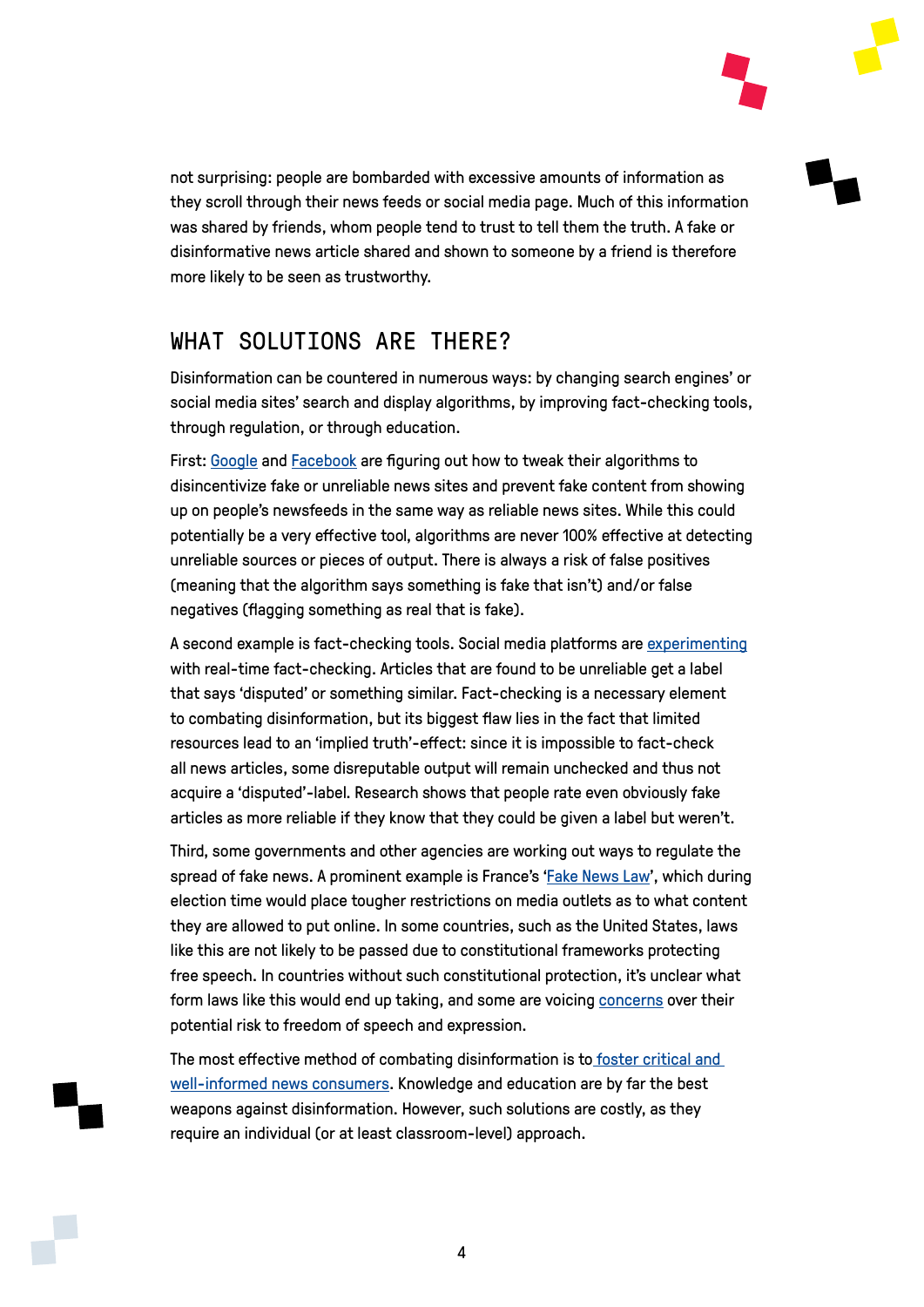## INOCULATION THEORY

[Inoculation theory](https://aboutbadnews.com/onlinelibrary.wiley.com/doi/10.1002/gch2.201600008/full), which has its roots in social psychology, states that people are able to build up a resistance against false or misleading information by being presented with a weakened version of a misleading argument before being exposed to the "real" information. One can see this as giving people a kind of "vaccine" against misleading information. If you can recognize it, you can resist it. The Bad News game draws on inoculation theory for its theoretical justification.

## THE BAD NEWS GAME HOW DOES IT WORK?

The Bad News Game confers resistance against disinformation by putting players in the position of the people who create it, and as such gain insight into the various tactics and methods used by 'real' fake news-mongers to spread their message. This, in turn, builds up resistance. The game works in a simple and straightforward way: players are shown a short text or image (such as a meme or article headline) and can react to them in a variety of ways. There are two ways in which their score is measured: 'followers' and 'credibility'. Choosing an option that is in line with what a 'real' producer of disinformation would choose gets them more followers and credibility. If, however, they lie too blatantly to their followers, choose an option that is overtly ridiculous or act too much in line with journalistic best practices, the game either takes followers away or lowers their credibility. The aim of the game is to gather as many followers as possible without losing too much credibility.

As it is impossible to cover all aspects of disinformation in great detail, we have chosen to cover the most common aspects of it in the game. The game breaks down into 6 badges: impersonation, emotion, polarization, conspiracy, discredit, and trolling. These badges are partially based on the report '[Digital Hydra'](https://www.stratcomcoe.org/digital-hydra-security-implications-false-information-online) by NATO's East Strategic Command (East StratCom), which details the various forms that disinformation can take. A breakdown of what each badge covers is found below.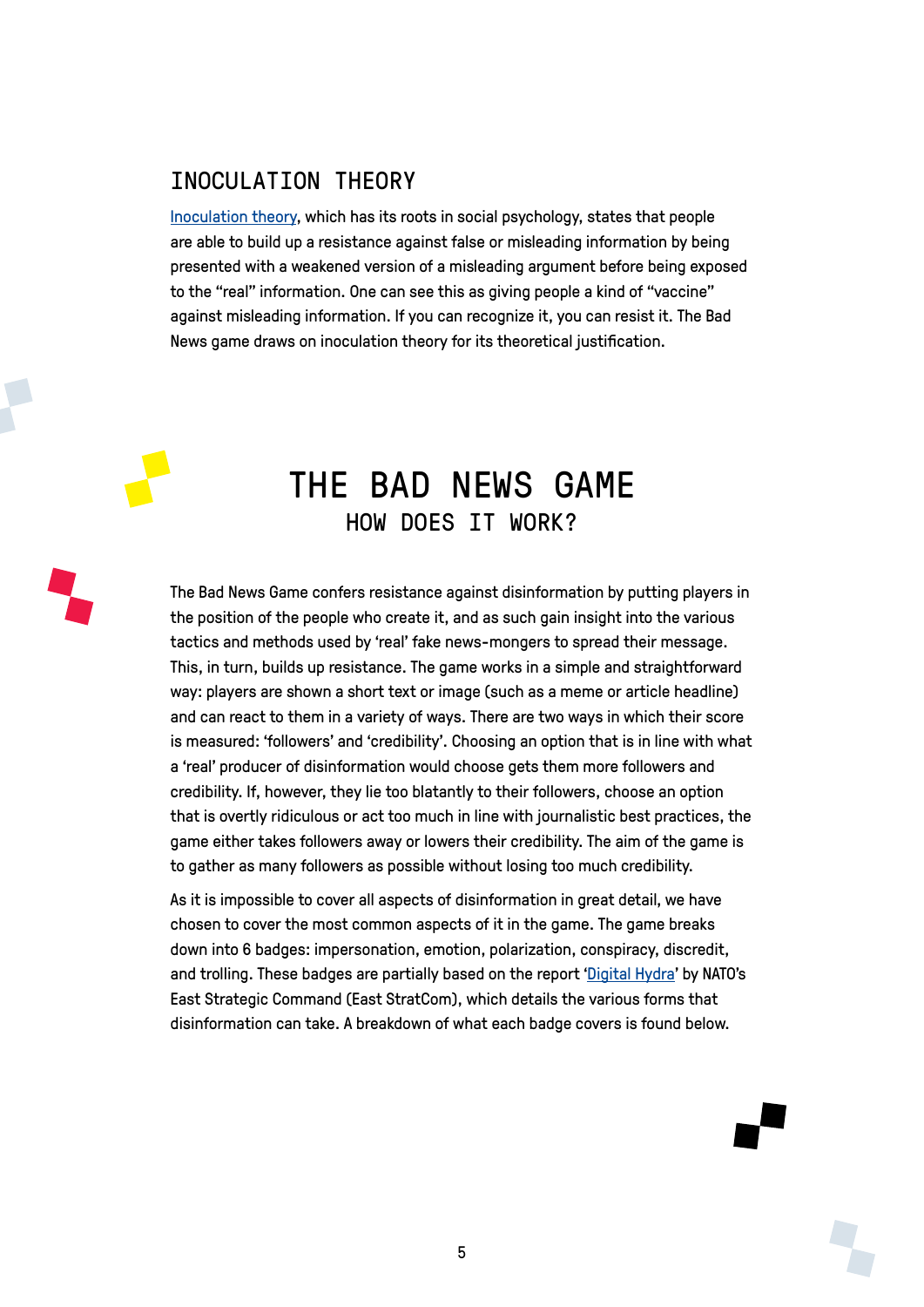# BADGE BREAKDOWN



### **TMPFRSONATION**

It's very easy to start a website and publish content that looks entirely legitimate. Since there's almost no entry barrier in terms of costs, pretty much anyone can do it. The purpose of this badge is to show how easy this process is and how a professional look or strong-sounding name does not necessarily imply legitimacy. In the game, 'impersonation' refers to two things:

- Impersonating a real person or organization by mimicking their appearance, for example by using a slightly different username.
- Posing as a legitimate news website or blog without the usual journalistic credentials and guidelines.

Players first post a tweet about something that frustrates them, which can be anything from a failing government to the Flat Earth Society. This gets them their first followers, and the game

explains how the follower counter and credibility meter function. Players then impersonate the official account of either Donald Trump (who declares war on North Korea), the US Geological Survey Earthquake Alerts (which warns of a magnitude 9.3 earthquake near London, United Kingdom), or Nickelodeon (which announces the impending cancellation of SpongeBob SquarePants). Players are then shown two reaction tweets by Twitter users who fell for the impersonation hoax. The game then prompts them to go professional and start their own news site. They pick a website name, title and slogan.

#### Supplementary reading:

More information on online impersonation can be found [here,](https://broadly.vice.com/en_us/article/ae5m7z/meet-the-people-pretending-to-be-celebrities-on-social-media) [here](http://101geek.com/how-to-make-big-money-online-with-fake-news-full-guide/) and [here](http://www.huffingtonpost.co.uk/entry/instagram-celebrity-impersonators_us_55bbc26be4b0d4f33a02c3d7).

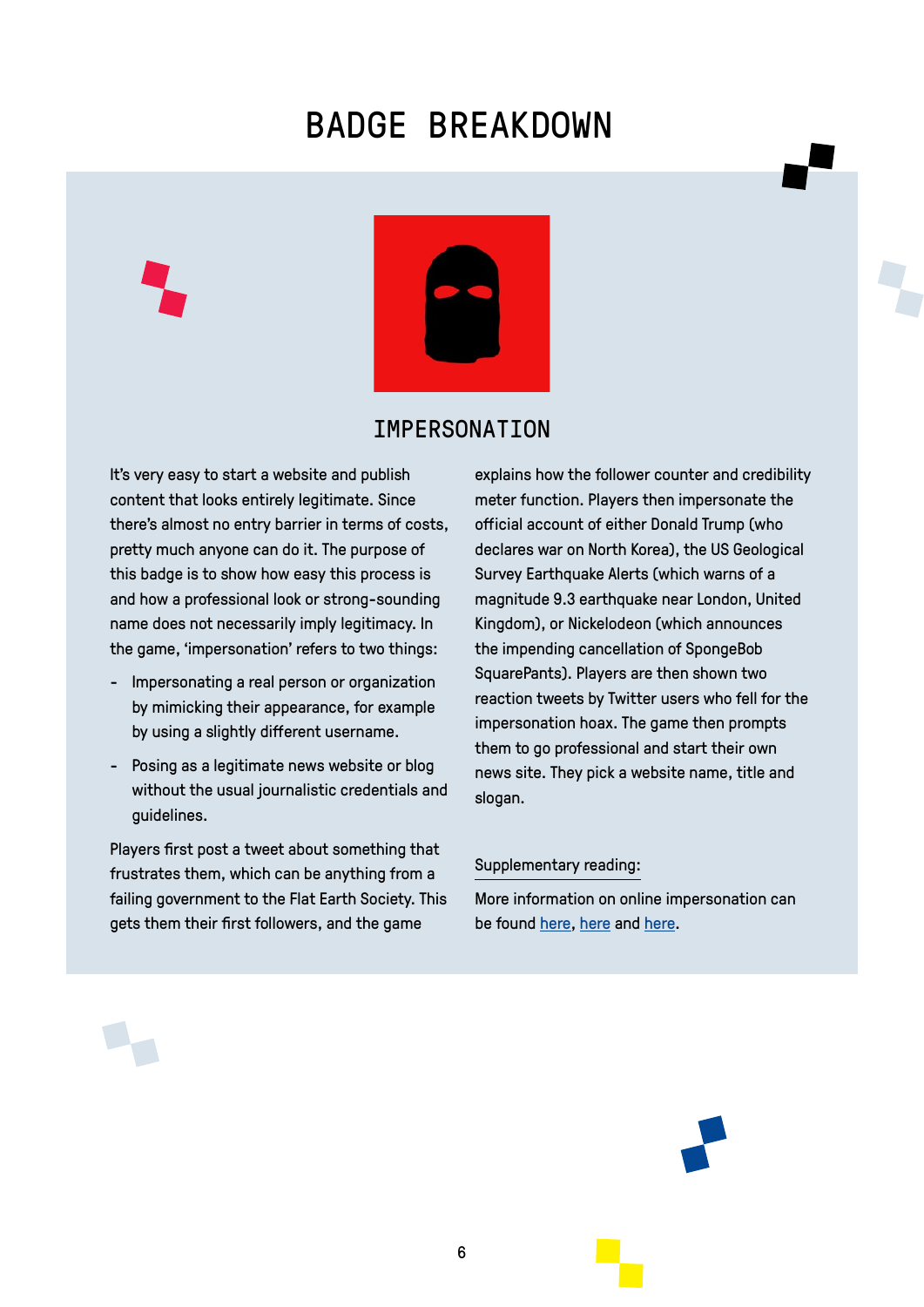

## EMOTION

Emotional content is content that is not necessarily 'fake' or 'real' but deliberately plays into people's basic emotions such as fear, anger or empathy. The aim of this badge is to show how players can make use of these emotions in their content.

This is the first badge where players produce content for their news site. They are prompted to browse news headlines for a topic that they can publish about on their site. They can choose between climate change or genetically modified organisms (GMOs). Players are then asked for their opinion on their topic of choice. The game prompts them to say that their topic will either bring about the apocalypse (in the case of GMOs) or is a complete hoax (in the case of climate change), as this is the easiest way to gain followers. The game asks them to choose an approach to the topic at hand: attack the scientists behind it, post an emotional story, or talk about the science. The latter option returns a negative response, as players are encouraged to use reactionary content to rile up their

followers. They can then either make a meme (a humorous piece of media, usually an image or GIF, that spreads from person to person on the internet) or write an article that reflects their choice. Each has numerous options, of which one is always bad (because it's boring or misses the point). Some of their followers react to their post on Twitter in an emotional, angry way. The player has then accomplished his or her goal.

#### Supplementary reading:

More information on climate change and climate scepticism can be found on [Skeptical Science](https://www.skepticalscience.com/), a blog about climate change denial and its tenets.

The various theories surrounding genetically modified organisms have been detailed by [Mark Lynas.](http://www.marklynas.org/2013/04/time-to-call-out-the-anti-gmo-conspiracy-theory/)

More information on the general use of emotional content in media can be found [here,](https://s3.amazonaws.com/academia.edu.documents/44151948/Media_Terrorism_and_Emotionality_Emotion20160327-26234-1butgr2.pdf?AWSAccessKeyId=AKIAIWOWYYGZ2Y53UL3A&Expires=1518454414&Signature=JLrBSFAKznSF7xn2wbh6HF7r2fU%3D&response-content-disposition=inline%3B%20filename%3DMedia_Terrorism_and_Emotionality_Emotion.pdf) [here](https://www.smartinsights.com/content-management/content-marketing-creative-and-formats/emotional-content-to-earn-attention/) and [here](https://www.coe.int/en/web/freedom-expression/home/-/asset_publisher/RAupmF2S6voG/content/tackling-disinformation-in-the-global-media-environment-new-council-of-europe-report?_101_INSTANCE_RAupmF2S6voG_viewMode=view/).



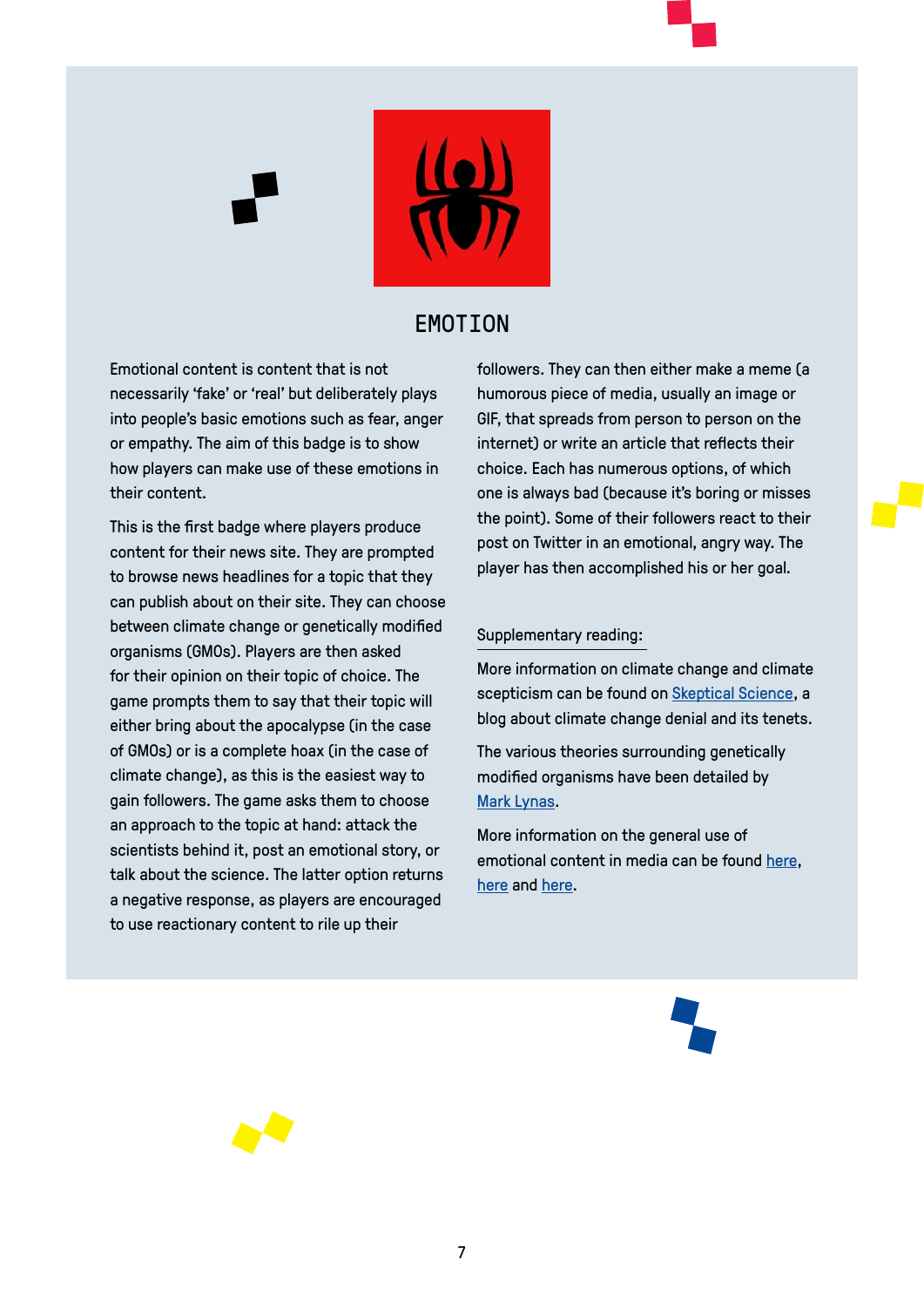

## POLARIZATION

Polarization, in our definition, involves deliberate attempts to expand the gap between the political left and the political right. In order to gain followers, young news websites often use polarization as a way to stake out a niche in the media landscape. This badge also covers the concept of 'false amplification', the idea that you don't have to tell a completely fake story in order to get a point across. Instead, you can also amplify existing grievances and make them look more important or popular than they really are.

At the start of this badge, players are asked if they want to publish something fake or something real. Choosing 'fake' tells them that they don't always have to fake the news in order to make headlines, but that they can also find a real story and blow it up. They can then drive left and right further apart by choosing between three local news stories as reported by random citizens on Twitter: a chemical spill, a small town bribery scandal, and the heavyhanded arrest of a criminal. Players first pick a target: in two cases they can attack either big corporations or the government, and in one case either the police or violent criminals. They try to give voice to the story by talking about it on their news site's Twitter account from their chosen perspective, but this fails. They are asked to make the story look bigger than it

is by writing an article about it or by posting a meme. This gets them more followers, as people are beginning to pick up on the story. Next, the game asks players if they want to purchase Twitter bots that can amplify the story for them. If they repeatedly refuse, the game ends, but if they accept they gain 4000 robot followers. They are shown examples of bots amplifying their chosen story. Their target determines if they are polarizing their chosen topic towards the left (by focusing on big corporations or police brutality) or the right (by focusing on the government or crime-related issues).

#### Supplementary reading:

For extra reference: [this](http://www.journalism.org/2014/10/21/political-polarization-media-habits/) article by Pew Research Center looks at political polarization and media habits.

[This](https://arxiv.org/pdf/1706.05924.pdf) paper looks at the effects of polarization on people's ability and willingness to recognize 'fake news'.

And [this](http://www.apsanet.org/portals/54/Files/Task%20Force%20Reports/Chapter2Mansbridge.pdf) piece investigates the consequences of increased polarization.

Finally, more information on the use of Twitter bots and 'computational propaganda', including real-life examples, can be found [here](http://comprop.oii.ox.ac.uk/wp-content/uploads/sites/89/2017/06/Casestudies-ExecutiveSummary.pdf), [here](https://www.politico.com/magazine/story/2018/02/04/trump-twitter-russians-release-the-memo-216935) and [here](https://arxiv.org/ftp/arxiv/papers/1606/1606.06356.pdf).

8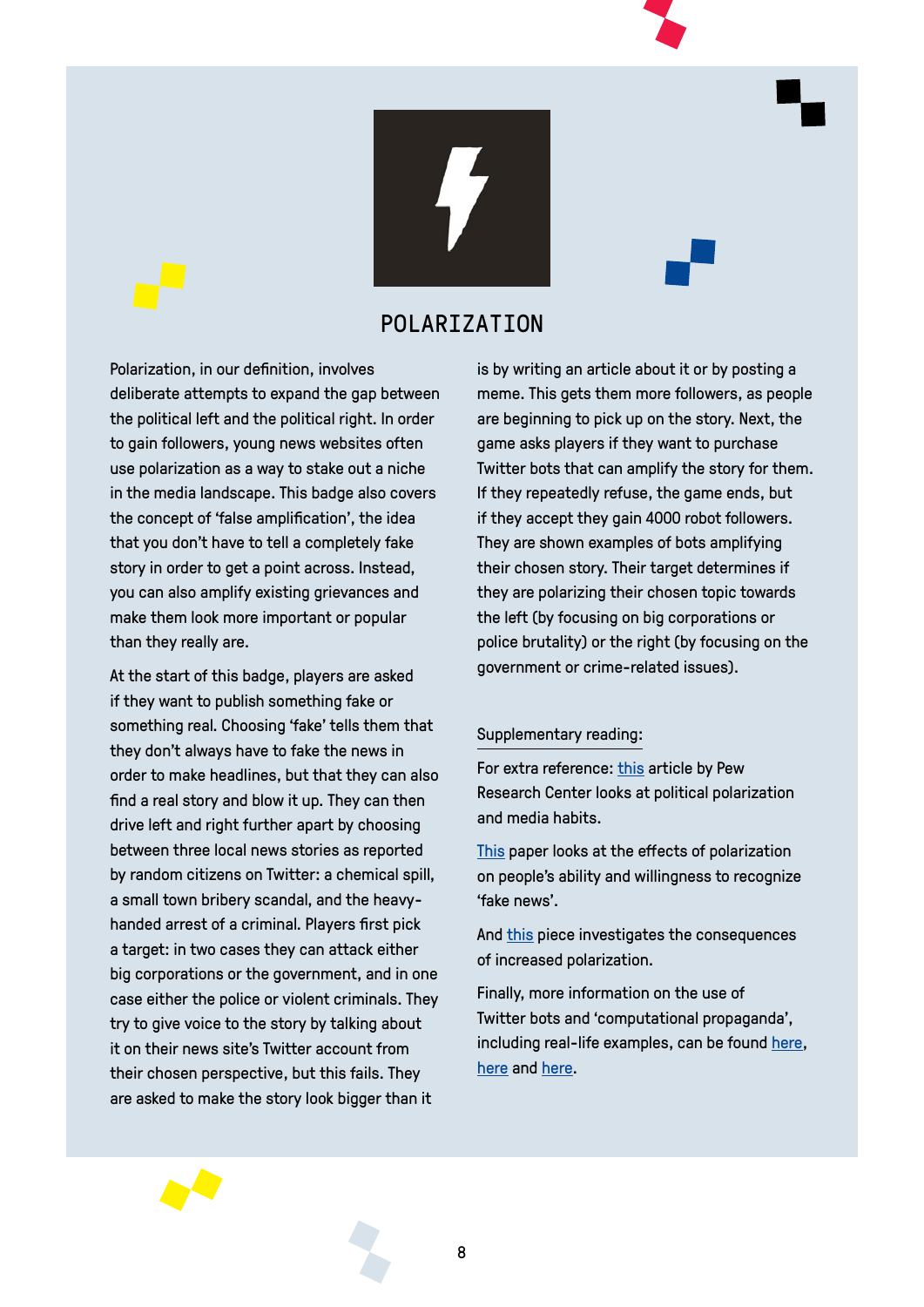

## CONSPIRACY

Conspiracy theories are part and parcel of fringe online news sites. Conspiracies can be defined as the belief that unexplained events are orchestrated by a covert group or organization.

In this badge, players are first encouraged to come up with an interesting new theory and post it on their news site. However, since all options are overtly ridiculous (e.g. public schools no longer teach cursive writing so that people stop reading the Communist Manifesto), their theory is seen to be too far removed from reality to be believable to their followers. Some followers call the player out for their strange theory. To save their credibility, players then look for a more believable conspiracy to sell to their followers. They can either choose between Agenda 21, a non-binding United Nations treaty on sustainable development, or the so-called 'vaccine conspiracy', or the idea that the World Health Organization (WHO) uses vaccinations to indoctrinate people. Players score points if they cast doubt on the official narrative and ask questions that point people in the direction of

conspiratorial thinking, and lose points for going off the rails. Followers react more positively this time, and the player is encouraged to write a serious news article about their topic of choice. If they do well, they gain a cult following, with people trusting their news site more and more and becoming more sceptical of the so-called 'mainstream media'.

#### Supplementary reading:

More information on the effects of conspiratorial thinking on the motivated rejection of scientific findings can be found [here](http://journals.plos.org/plosone/article?id=10.1371/journal.pone.0075637).

[Snopes](https://www.snopes.com/2017/12/29/2017s-biggest-conspiracy-theories/) keeps track of conspiracy theories. Many interesting real-life examples can be found there.

[This](https://www.theguardian.com/sustainable-business/2015/jun/24/agenda-21-conspiracy-theory-sustainability) Guardian article gives an overview of the Agenda 21-conspiracy, and [this](https://psmag.com/news/a-brief-history-of-vaccine-conspiracy-theories) article goes into the WHO vaccination program conspiracy.

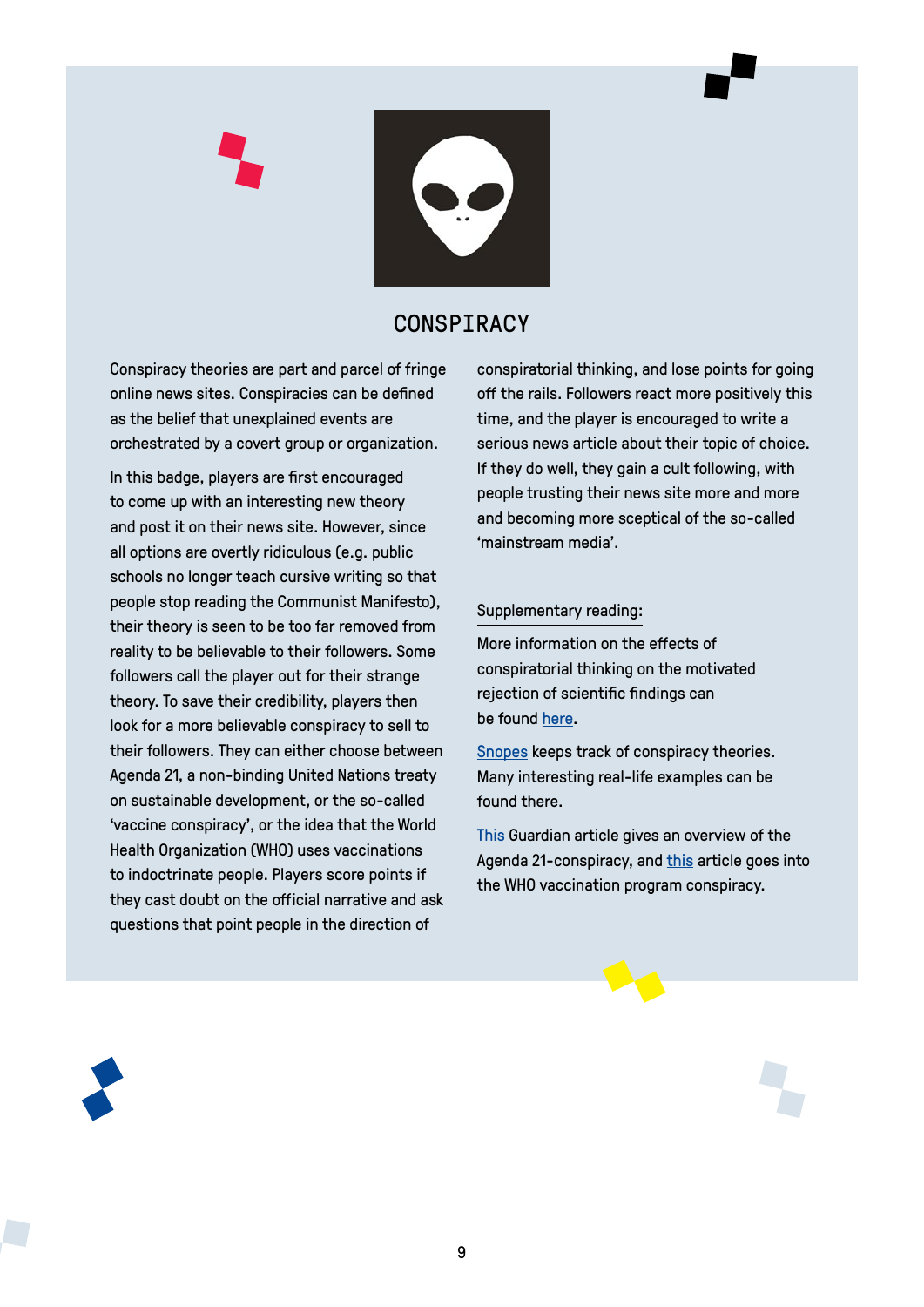



## DISCREDIT

Discrediting your opponents is an important part of disinformation. When disinformative news sites are accused of bad journalism, they tend to deflect attention away from the accusation by attacking the source of the criticism or denying that the problem exists.

In this badge, players are confronted with a fact-checker who debunks the conspiracy theory from the previous badge. They are given three options: either apologize, do nothing, or take revenge. The first option costs them points, and it is explained that apologizing is never a good idea. 'Do nothing' prompts a response from one of their news site's followers asking why they are not responding to the fact-check. Eventually, all three choices lead to the same point where players have to choose

between either denying the allegations or attacking the fact-checker. Both options are equally valid and lead to a set of good or bad responses to choose from. Their vehement denial or ruthless ad hominem attack on the fact-checker triggers a supportive response in the player's followers, and their reputation remains intact.

#### Supplementary reading:

More information on attacks against factcheckers can be found in [this](https://www.forbes.com/forbes/welcome/?toURL=https://www.forbes.com/sites/kalevleetaru/2016/12/22/the-daily-mail-snopes-story-and-fact-checking-the-fact-checkers/&refURL=https://www.google.co.uk/&referrer=https://www.google.co.uk/) Forbes article.

[This](http://ceur-ws.org/Vol-740/UMMS2011_paper4.pdf) article provides more information about how to discredit opponents during political debates.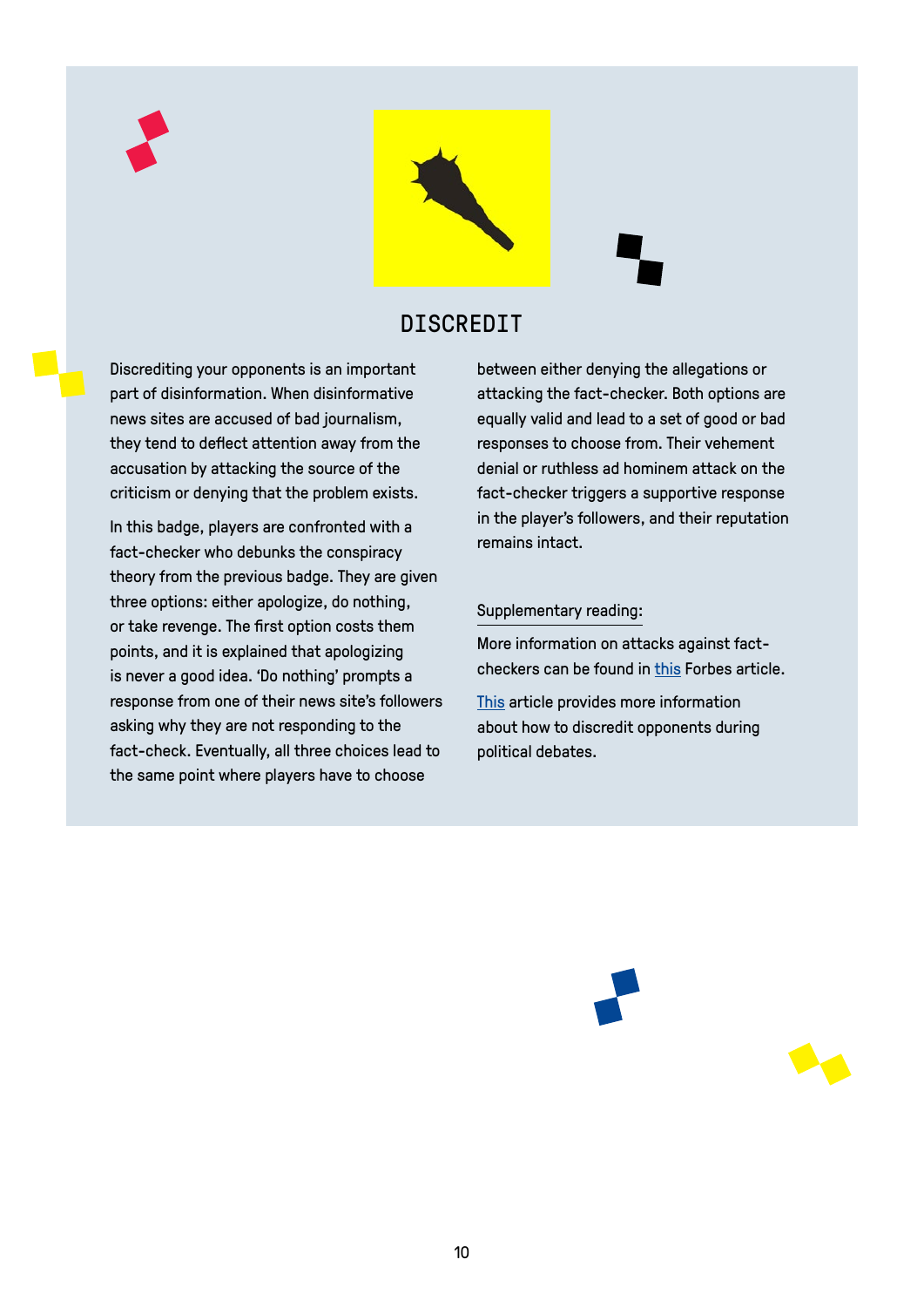## TROLLING

Trolling is a term that originally means 'slowly dragging a lure or baited hook from the back of a fishing boat'. In the field of disinformation, it means deliberately evoking an emotional response by using bait.

In this badge, players put together the techniques they learned in the other 5 badges. This time, they can only choose one topic. At the beginning of the badge, they are asked to talk about one of three topics (the 25 most romantic cities in Europe; a passenger plane crash; and a newly discovered species of starfish), of which only the second one leads to a full-fledged scenario. Choosing one of the other two prompts a scolding from the game's moderator. After this, players are given two options: either pay respects to the victims of the plane crash or start sowing doubt about its cause. The first option prompts a response from their followers asking why they aren't investigating the story in more detail. Both options lead to the player eventually asking whether the crash was a cover-up. Due to their higher credibility and number of followers, their post attracts the attention of other news sites as well, and the story begins to escalate. Players can then throw fuel onto the fire by either impersonating a crash victim's family member or photoshopping evidence of a cover-up. Both choices then lead to even more emotional responses, and now the

mainstream media is also beginning to weigh in on the story. Players are instructed to keep increasing the pressure, either by discrediting the investigation further or by using another army of Twitter bots to spread the hashtag #InvestigateNow. Depending on their initial choice between impersonating a victim's family member or photoshopping evidence, they can then deliver the final blow by either fabricating another news article about the crash or by choosing the option that they didn't go with earlier on. The Aviation Disaster Committee, the (fictional) agency responsible for the investigation, then responds to the manufactured controversy on Twitter. Players then attack this response either by calling for the resignation of the chairman of the Committee or by using the Twitter bot army again. The game ends with the Committee chairman resigning over the handling of the investigation.

#### Supplementary reading:

[This](https://www.lifewire.com/what-is-internet-trolling-3485891) article provides more detailed insight into trolling and its tenets.

One scenario in this badge is artificially making a Twitter hashtag go viral. [This](https://www.politico.com/magazine/story/2018/02/04/trump-twitter-russians-release-the-memo-216935) Politico article gives a recent real-life example of this happening and explains how.